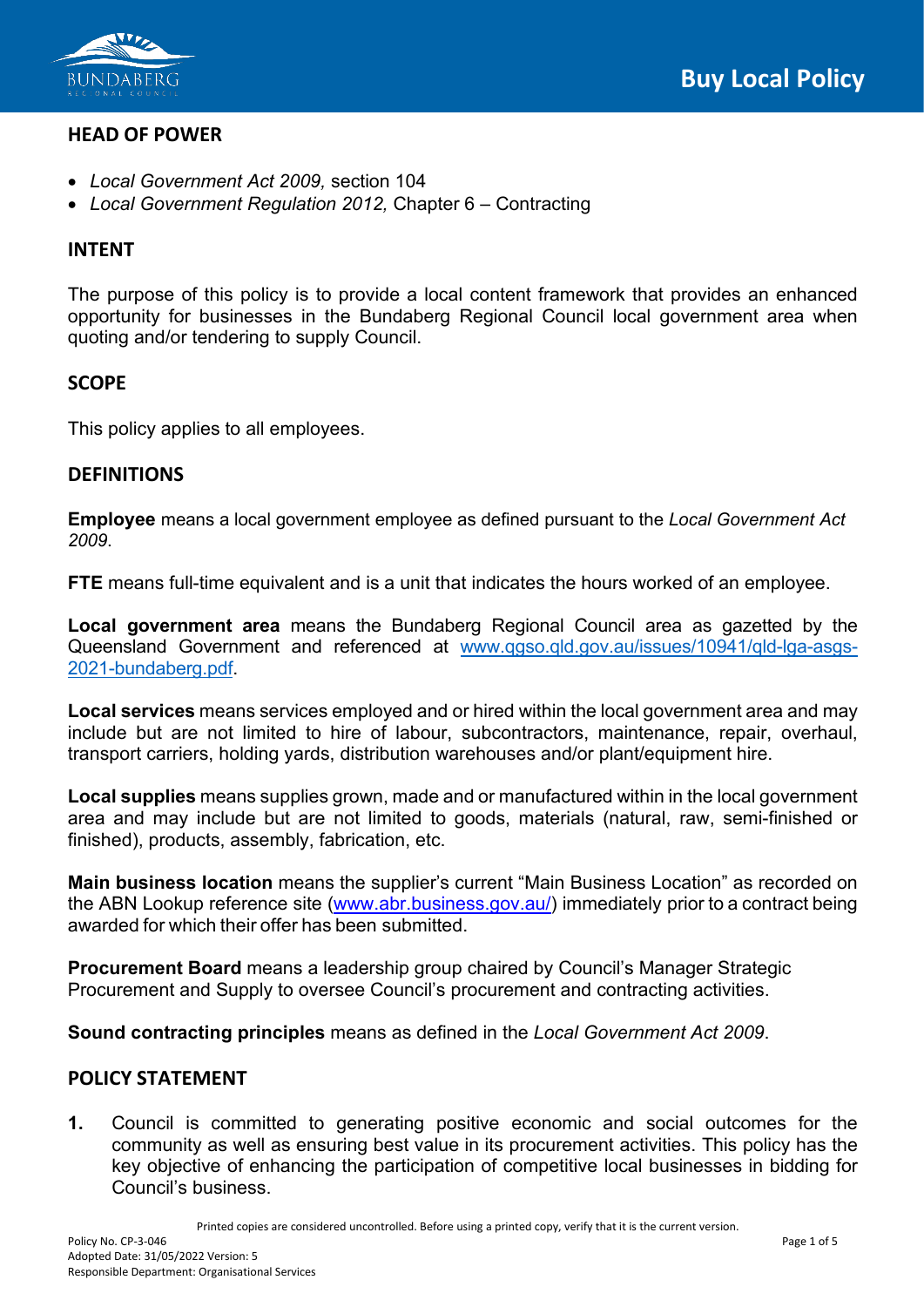

- **2.** The policy embeds local content principles within Council procurement procedures and practices which:
	- i. Benefit the promotion of value for money with probity and accountability;
	- ii. Advances Council's economic, social and environmental policies; and
	- iii. Increases transparency in procurement local content evaluation.
- **3.** The policy does not mandate that Council must use local suppliers; rather it is about providing a mechanism for Council to be able to transparently consider a range of potential suppliers, when making procurement decisions.
- **4.** The Buy Local Policy is focused on achieving a value for money outcome.
- **5.** The policy requires a 30% local content preferential weighting to be applied to the evaluation criteria for all procurement activities (i.e., goods, services, construction, information, communication, technology, etc.).

This weighting is to be based on categorisations of main business location, local services content, and local supplies content.

To demonstrate the local benefits or effect on the region directly attributable to any contract awarded, in addition to a supplier having their main business location in, and conducting business within the local government area, the purpose of the local services content, and local supplies content categorisations is to determine whether the supplier is providing or is contributing towards:

- Utilisation of Bundaberg regional goods, materials, or services, including locally made products, materials, and/or assembly and fabrication in the region;
- Use of local transport carriers, holding yards or distribution warehouses;
- Use of local supplier/contractors, sub-contractors/supplier and/or labour hire; and
- Local employment, apprenticeships, or other community or local business 'multiplier' benefits or effect on the region.

| <b>Buy Local Sub-Categorisations</b> | Local content preferential weighting |
|--------------------------------------|--------------------------------------|
| 5.1 Main Business Location           | 10%                                  |
| 5.2 Local Services Content           | 10%                                  |
| 5.3 Local Supplies Content           | 10%                                  |
| <b>Buy Local Total Assessment</b>    | 30%                                  |

# **5.1 Main Business Location**

|     | Score   Category | <b>Description</b>                                                                                                                                                                                                                                                                                                                               |
|-----|------------------|--------------------------------------------------------------------------------------------------------------------------------------------------------------------------------------------------------------------------------------------------------------------------------------------------------------------------------------------------|
| 10% | A                | 1. Is a developing or established business in the Bundaberg<br>Regional Council local government area directly employing local<br>FTEs (includes sole traders); or<br>2. An incorporated registered charitable organisation and/or an<br>incorporated bona fide community organisation operating a<br>business directly employing local FTEs; or |

Printed copies are considered uncontrolled. Before using a printed copy, verify that it is the current version.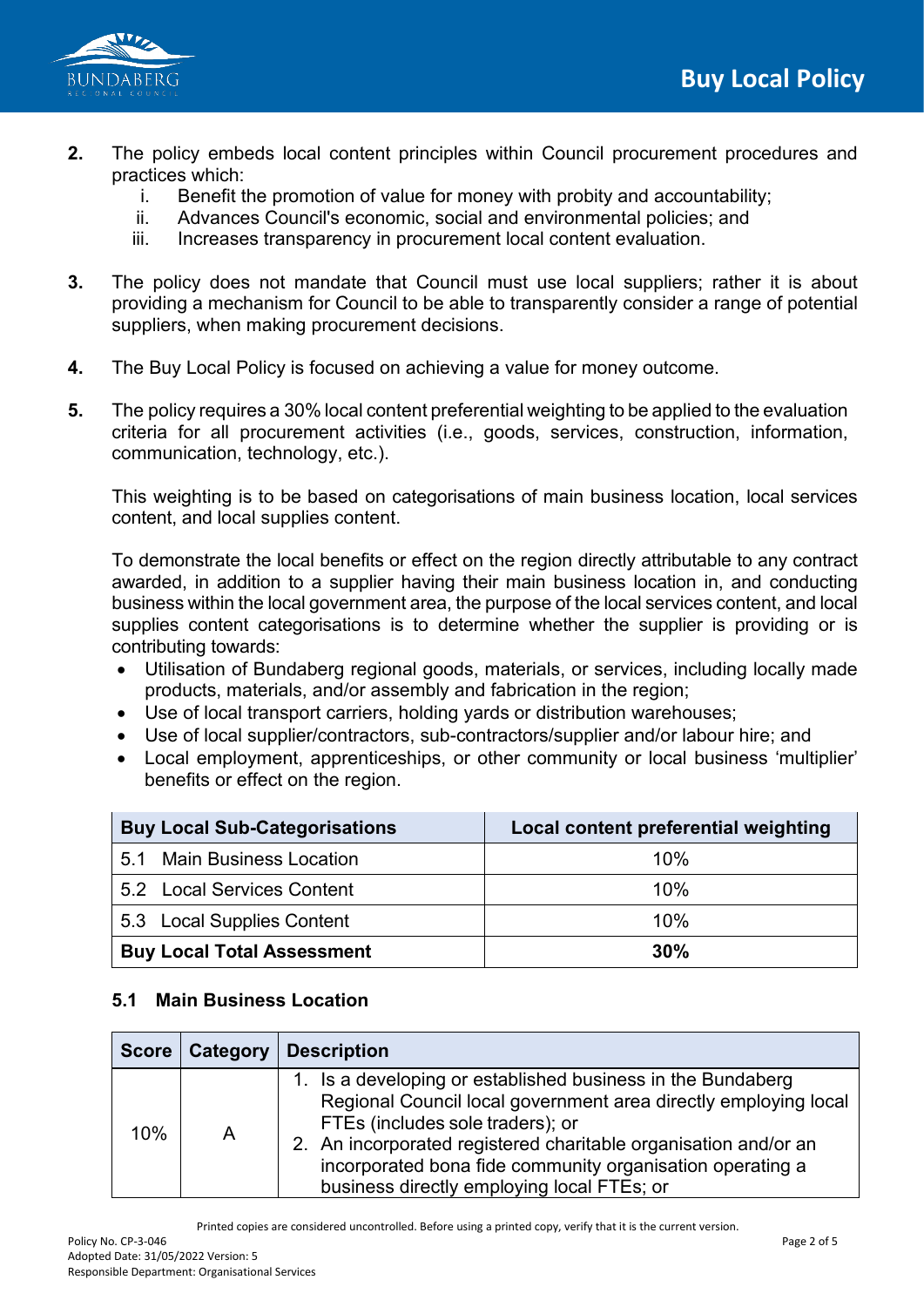

| <b>Score</b> | Category | <b>Description</b>                                                                                                                                         |
|--------------|----------|------------------------------------------------------------------------------------------------------------------------------------------------------------|
|              |          | 3. An indigenous business within the local government area<br>directly employing local FTEs.                                                               |
| 8%           | B        | Has a branch office within the local government area directly<br>employing a minimum of 10 FTEs (not contractors).                                         |
| 6%           | C.       | Has a branch office within the local government area, established<br>for a minimum of 6 months, directly employing less than 10 FTEs<br>(not contractors). |
| 4%           |          | Has a business in the adjacent local government areas (Gladstone,<br>North Burnett, Fraser Coast).                                                         |
| 2%           | E        | Is a Queensland business.                                                                                                                                  |
| $1\%$        | F        | Is an interstate business.                                                                                                                                 |
| 0%           | G        | Is an overseas business.                                                                                                                                   |

A Category "A" business, is a business that:

- Has its main business location in and conducts business within the local government area (includes sole traders) prior to a contract being awarded for which their offer has been submitted; (noting that it may also conduct business outside of the local government area); or
- Is an incorporated registered charitable organisation and/or an incorporated bona fide community organisation operating a business directly employing local FTEs within the local government area; or
- Is an indigenous business in the Council area directly employing local FTEs within the local government area.

Any branch office (Category B or C business) must:

- Be a branch office of the business submitting the offer, not of a subsidiary or parent company and the supplier's registered main business location is outside of the local government area; and
- Constitute a physical address within the local government area, not a post office box, other mailing address, or short-term (less than 12 months) temporary leased premises or desks.

Remaining proximities (adjacent local government, Queensland, interstate, and overseas locations) are determined by the location of the supplier's main business location or head office otherwise.

#### **5.2 Local Services Content**

To determine the cost of local services content, suppliers are to provide and detail as part of any offer to Council, a dissection of the cost of local services content included in their total financial offer.

The level of detail is to be limited to head/lead supplier (1<sup>st</sup> Tier) and then first level of subcontractors and suppliers  $(2<sup>nd</sup> Tier)$ . Local services content below these levels will not be included in the calculations for policy assessment purposes.

The calculated percentage of the cost of local services employed and or hired within the local government area will be attributed a preferential weighting toward the supplier's overall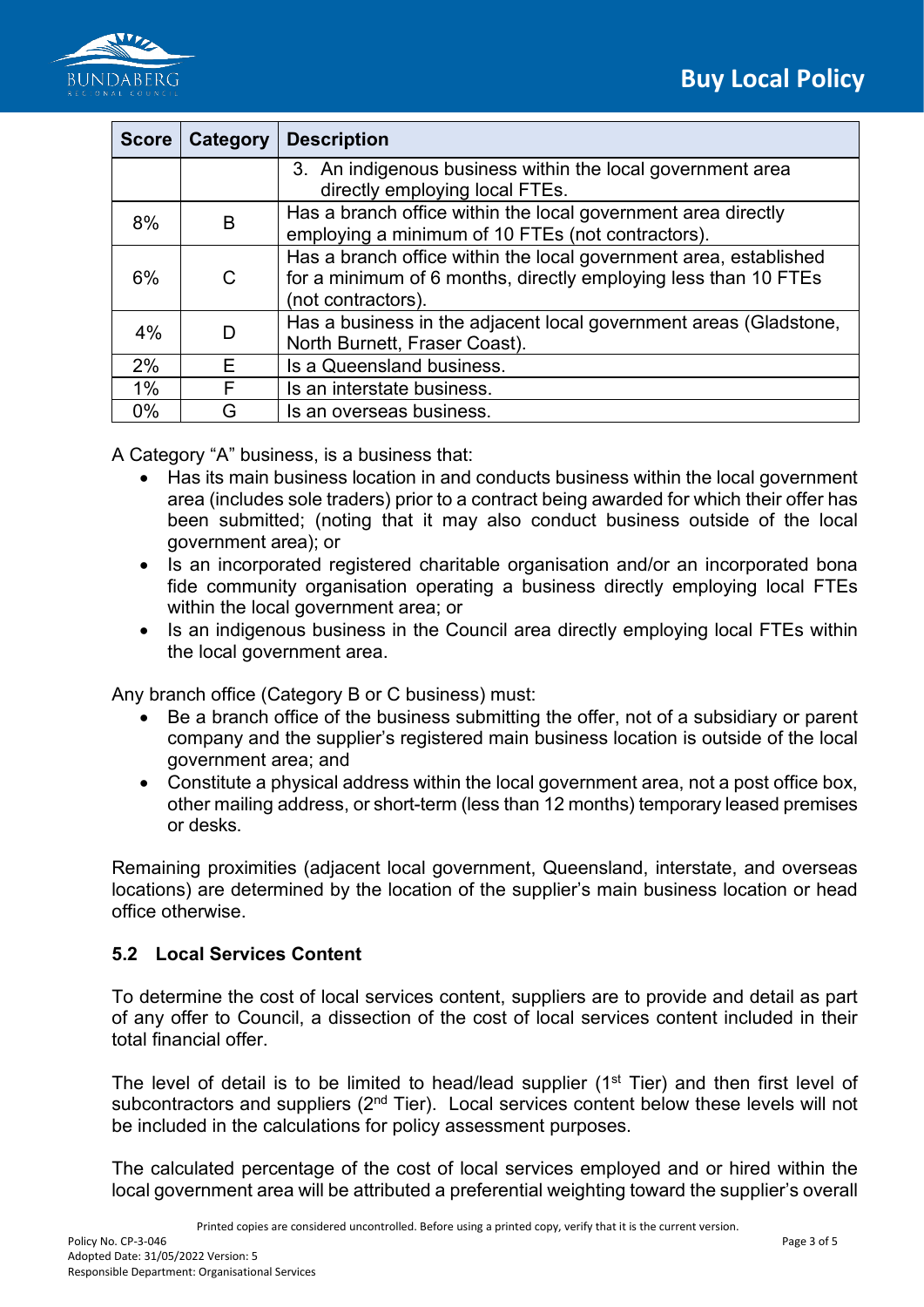

buy local benefit scoring for evaluation purposes.

| <b>Weighting to be</b><br>attributed | Cost of Local Services employed and/or hired within the<br>local government area percentage of total financial<br>Offer* |
|--------------------------------------|--------------------------------------------------------------------------------------------------------------------------|
| 10%                                  | $>80 - 100\%$                                                                                                            |
| 8%                                   | $>60\% - 80\%$                                                                                                           |
| 6%                                   | $>40\% - 60\%$                                                                                                           |
| 4%                                   | $>20\% - 40\%$                                                                                                           |
| 2%                                   | 1% - 20%                                                                                                                 |
| $0\%$                                | $< 1 \%$                                                                                                                 |

*\* Percentage calculations are to be round to nearest whole numbers for purposes of categorisation assessment.*

### **5.3 Local Supplies Content**

To determine the cost of local supplies content, suppliers are to provide and detail as part of any offer to Council, a dissection of the cost of local supplies content included in their total financial offer.

The level of detail is to be limited to head/lead supplier (1<sup>st</sup> Tier) and then first level of subcontractors and suppliers (2<sup>nd</sup> Tier). Local supplies content below these levels will not be included in the calculations for policy assessment purposes.

The calculated percentage of the cost of local supplies grown, made and or manufactured within in the local government area will be attributed a preferential weighting toward the Supplier's overall Buy Local benefit scoring for evaluation purposes.

| <b>Weighting to be</b><br>attributed | Cost of Local Supplies grown, made and or manufactured<br>within in the local government area percentage of total<br>financial Offer * |
|--------------------------------------|----------------------------------------------------------------------------------------------------------------------------------------|
| 10%                                  | $>80 - 100\%$                                                                                                                          |
| 8%                                   | $>60\% - 80\%$                                                                                                                         |
| 6%                                   | $>40\% - 60\%$                                                                                                                         |
| 4%                                   | $>20\% - 40\%$                                                                                                                         |
| 2%                                   | 1% - 20%                                                                                                                               |
| $0\%$                                | $< 1\%$                                                                                                                                |

*\* Percentage calculations are to be round to nearest whole numbers for purposes of categorisation assessment.* 

**6.** Council employees may exercise reasonable discretion to consider sound contracting principles when evaluating tender results.